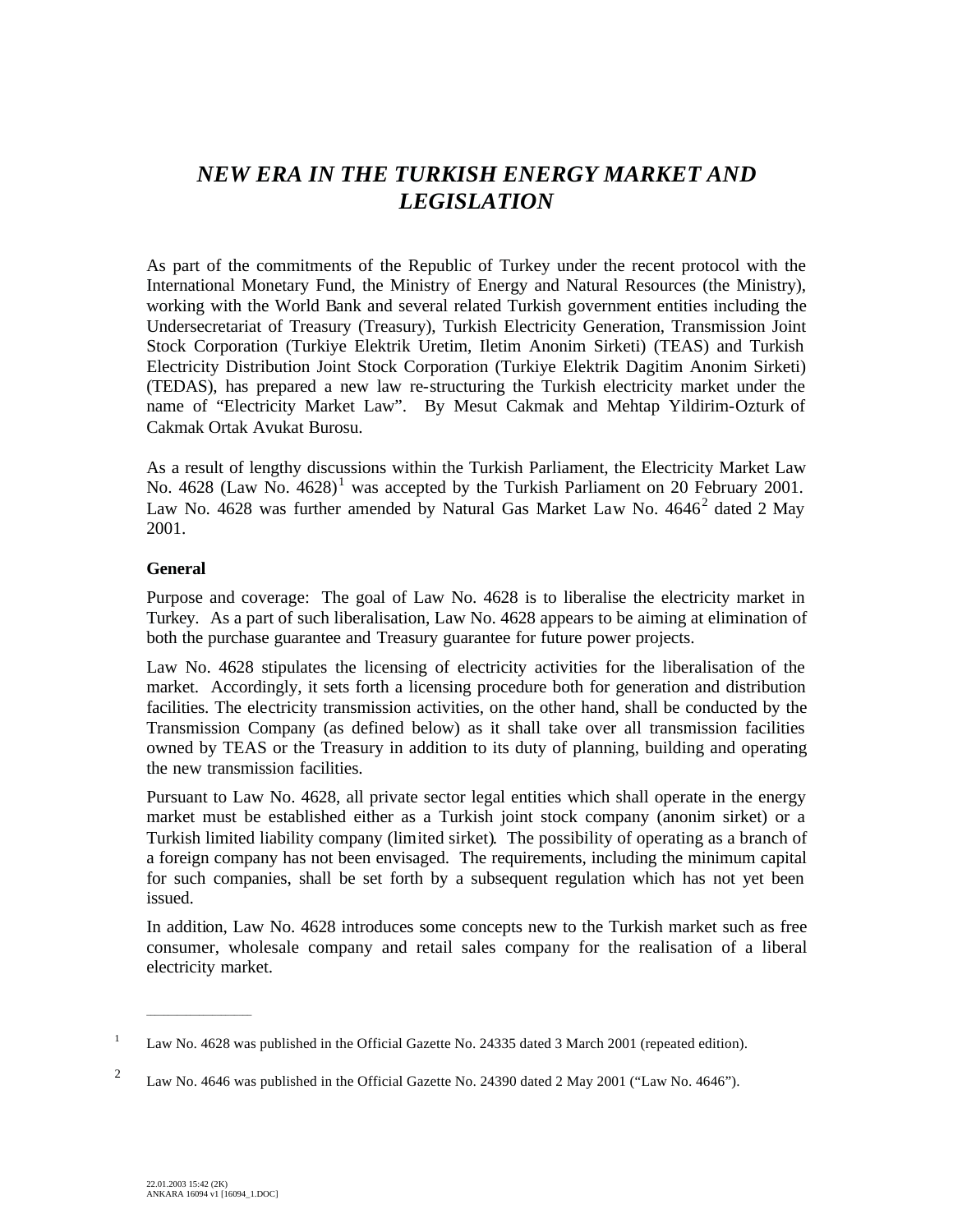Among others, Law No. 4628 also amends Law No.  $6200^3$  according to which the hydroelectric power plants built and operated or to be operated by the General Directorate of State Hydraulic Works (DSI) shall be transferred to the Generation Company (as defined below).

Institutional reform: As an institutional change, Law No. 4628 envisages the re-organization of TEAS into three separate state economic enterprises, which are (i) Turkish Electricity Transmission Joint Stock Corporation (Turkiye Elektrik Iletim Anonim Sirketi) (Transmission Company) which is to be responsible for operating the national grid; (ii) Turkish Electricity Generation Joint Stock Corporation (Elektrik Uretim Anonim Sirketi) (Generation Company) which is to be responsible for operating the state-owned power generation facilities; and (iii) Turkish Electricity Trading Joint Stock Corporation (Turkiye Elektrik Ticaret ve Taahhut Anonim Sirketi) (Trading Company) which is to be involved in purchasing the electricity from the producers and the sale of such electricity to the distribution companies. Until the formation of the above mentioned companies is completed (by a subsequent regulation), TEAS shall undertake the duties envisaged in Law No. 4628 for such entities. The Ministry is still working on the draft company charters of these newly established companies and, as reported by the media, such charters are expected to be published in the Commercial Registry Gazette within a couple of weeks.

As part of the institutional reform, Law No. 4628 establishes an independent administrative institution, the Electricity Market Regulation Authority, re-named as the Energy Market Regulation Authority by Law No. 4646 (Authority), which will be responsible for the regulation and supervision of the operation of the electricity and natural gas markets. Further, Law No. 4628 sets forth the establishment and organization of the Electricity Market Regulation Board, re-named as the Energy Market Regulation Authority by Law No. 4646 (Board) which will be the decision-making body of the Authority to ensure the proper operation of the electricity and natural gas markets in a competitive environment.

In addition to its regulatory duties, the Board is also empowered to issue administrative fines which can lead to cancellation of a license in question. However, all decisions of the Board including issuance of fines can be challenged before the Council of State (Danistay).

The Board, which is to be composed of seven members appointed by the Council of Ministers, is empowered with very wide authorities concerning the regulation of the market and implementation thereof. Nevertheless, the appointment to the Board by the Council of Ministers without the possibility of any nomination by the related authorities and/or any relevant experience requirement, together with the possibility of re-appointment, are factors capable of causing politicization of the Board.

As of 20 June 2001 no members have been nominated for the Board but there are news in the media regarding the proposed names as well as the news regarding the Government's plant

\_\_\_\_\_\_\_\_\_\_\_\_\_\_\_\_\_\_\_\_\_\_\_\_

<sup>&</sup>lt;sup>3</sup> Law No. 6200 on Organisation and Functions of General Directorate of State Hydraulic Works was published in the Official Gazette No. 8592 dated 25 December 1925 ("Law No. 6200").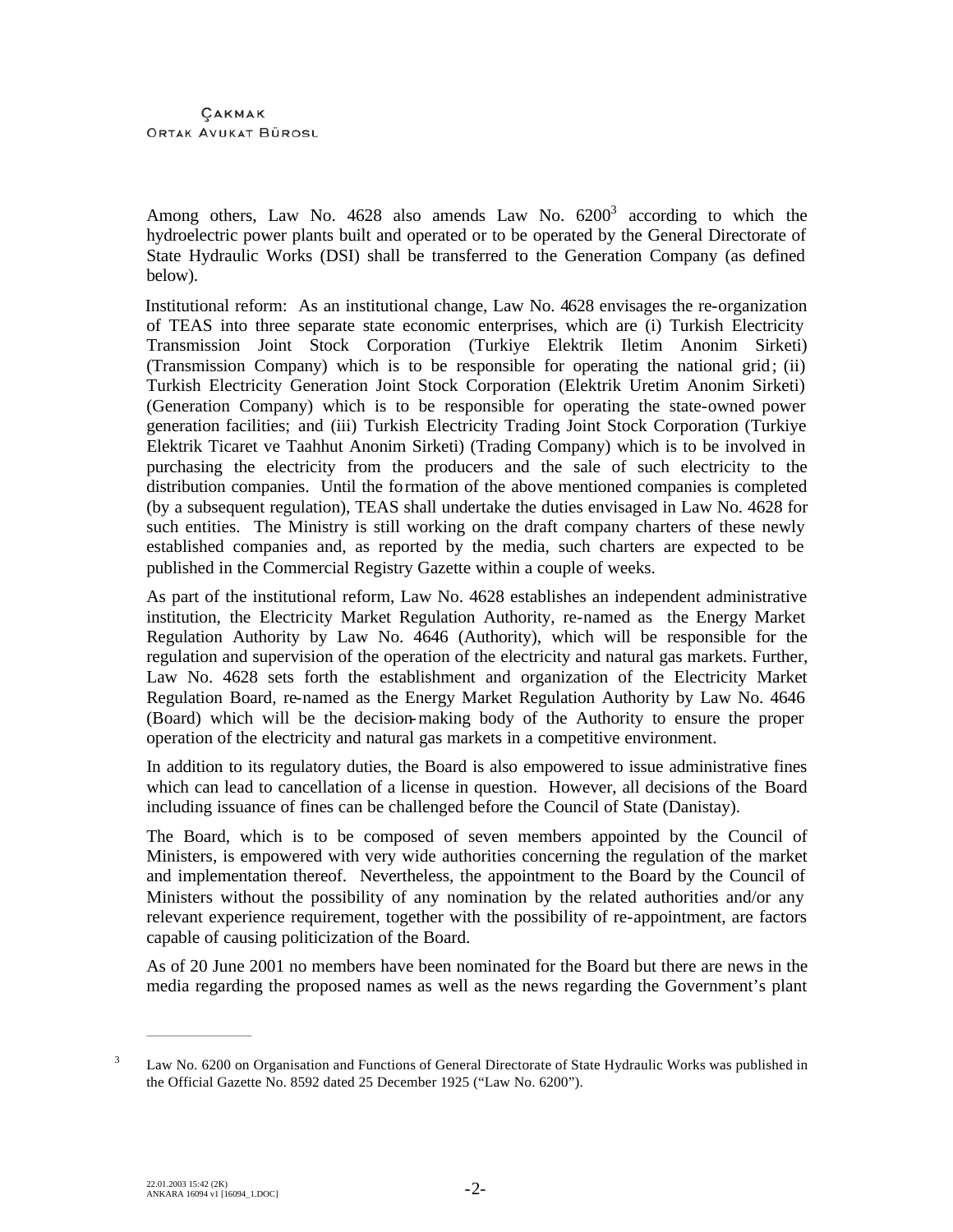that the membership of the Board shall be consist of three from the Motherland Party, two from the Democratic Left Party and two from the Nationalist Movement Party.

Licensing: Pursuant to Law No. 4628, in order to engage in electricity market activities all legal entities must obtain a license for any activity and, if the said activities are to be conducted in several facilities, a separate license for each activity before starting operation. Licenses shall be granted one time only for a period of up to forty-nine years, however, the minimum period for generation, transmission and distribution licenses shall be ten years.

The types of licenses envisaged under Law No. 4628 are as follows:

(i) Generation license: The license that must be obtained for each generation facility already existing or to be established and for the sale of generated electricity therefrom. Generation companies may not engage in any other activity in the market with the exception that generation companies may enter into an affiliate relationship with distribution companies provided that the control limitations set forth in Law No. 4628 are complied with*.* Those individuals and legal entities, other than autoproducers and autoproducer groups who generate electricity only for their own need and who do not operate in parallel with the transmission or distribution systems, are not required to obtain a license.

(ii) Transmission license: The license that must be obtained by the Transmission Company to conduct its transmission activities. The Transmission Company may not engage in any other activity in the market.

(iii) Distribution license: The license required to engage in distribution activities in a specified area. In addition to their distribution and retail sales activities, private distribution companies may establish generation facilities provided that they obtain the required generation licenses in the area specified in their license and subject to the condition that their annual electricity generation does not exceed 20% of the total annual electricity generated for consumption in the related area. Distribution companies may purchase electricity from their own generation companies or their subsidiaries subject to the condition that such purchase does not exceed 20% of the total amount of electricity that they distributed in their specified area of activity in the previous year.

(iv) Autoproducer and autoproduction group license: The license required to generate electricity for their own needs by autoproduction groups that provide electrical energy to their shareholders. An autoproducer or autoproduction group may sell out its excess energy. The amount of the excess energy which can be sold out shall be determined by the Board under competitive conditions provided that such sold out excess energy shall not exceed 20% of the energy generated at such autoproduction facility. The Board may increase such ratio under outstanding circumstances. If an autoproducer wishes to sell out energy more than such 20% or any higher ratio determined by the Board, it must then obtain a generation license.

(v) Wholesale license: The license that wholesale companies must obtain from the Board for the wholesale of electricity.

(vi) Retail license: The license that must be obtained from the Board for retail sales or retail sales services. Unlike private distribution companies retail sellers are not subject to any geographical limitation.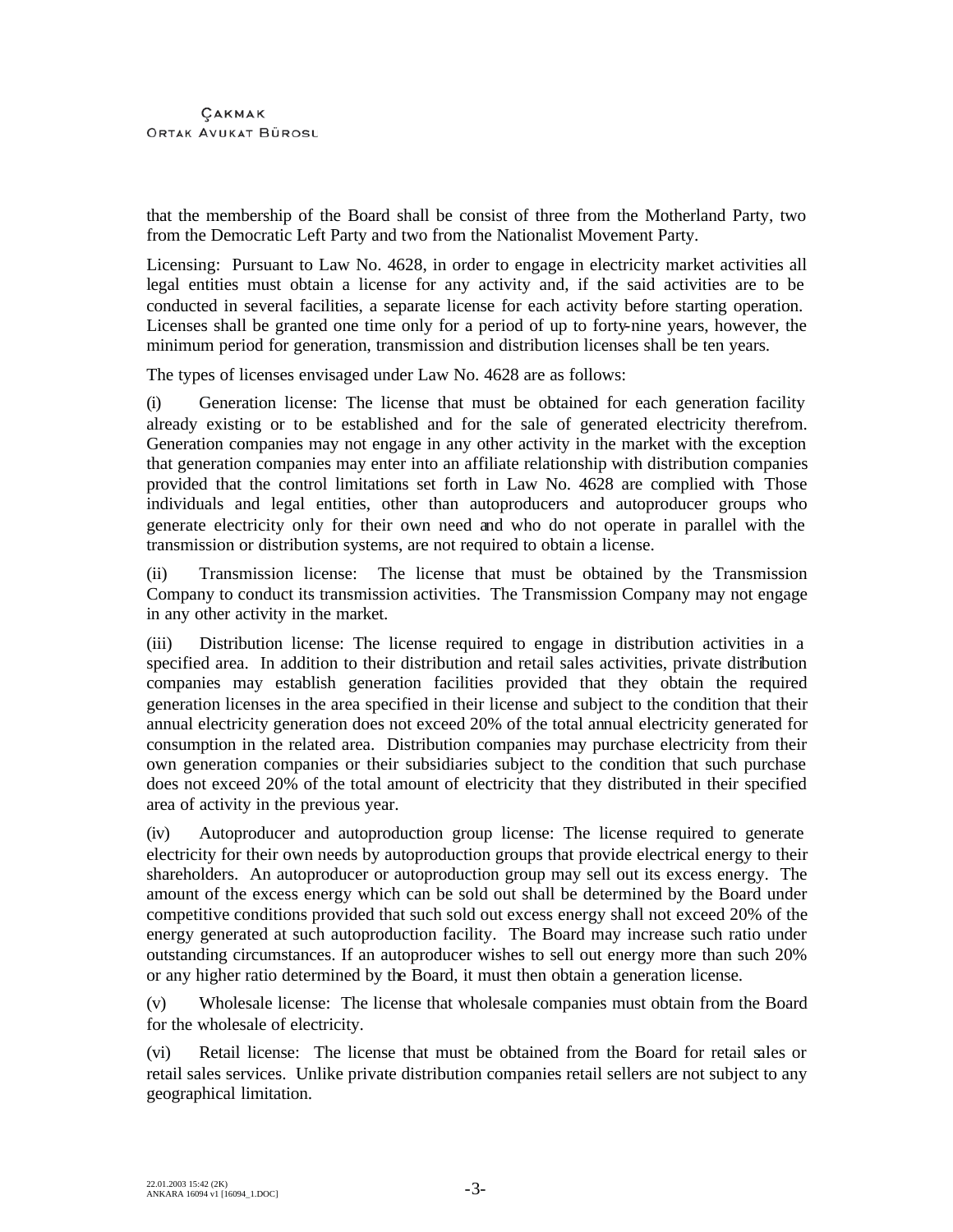Pricing: Each year, tariffs and the terms of licenses under Law No. 4628 shall be submitted to the Board for approval. The tariffs can be adjusted during the following year with respect to monthly inflation rates and other issues envisaged in the licenses as approved by the Board. The price structure specified in the tariffs shall not include any item that is not related to market activities. The tariff types envisaged by Law No. 4628 are: Connection and System Utilization Tariff, Transmission Tariff, Wholesale Price Tariff, Distribution Tariff, and Retail Sale Tariff.

Market share limitations: Law No. 4628 provides that the market share of private sector production companies together with the market share of their subsidiaries in the market may not exceed 20% of the total electricity produced in Turkey in the previous year.

Despite the fact that the relevant provision aims to prevent the creation of a dominant position in the relevant market, it may also conflict with the provisions of Competition Law No.  $4054^4$  and the related communiqués where a market share of 25% is set forth as the threshold for application to the Competition Board. Law No. 4628 also appears to be creating a conflict of jurisdiction between the authority of the Competition Board and of the Board.

Nevertheless, as Law No. 4628 is more recent and more specific as compared to Law No. 4054, the 20% threshold shall be applied in the electricity market, the supervision of which will be made by the Board and/or by the Competition Board, as the case may be. However, since the approval of mergers and acquisitions still falls within the authority of the Competition Board there must be a close cooperation and coordination between these two authorities, both of which seem to have been authorized to control the competitiveness of the relevant market.

A parallel provision concerning limitation in the market share is also set forth for wholesale companies such that these companies, together with their subsidiaries, cannot sell more than 10% of the total electricity consumption in Turkey in the previous year. The above stated conflict may also be raised for that provision.

Privatisation of generation and distribution facilities: Law No. 4628 envisages the privatization of public generation and distribution facilities through the general privatization legislation, Law No.  $4046^5$ , which permits privatization by way of sale of assets and transfer of shares. Privatization of the assets of the related institutions such as the Ministry, TEAS, TEDAS, Generation Company and all other related authorities and subsidiaries of such institutions shall be carried out by the Privatization Administration in accordance with the provisions of Law No. 4046.

 $\mathcal{L}_\text{max}$  and  $\mathcal{L}_\text{max}$  are the set of the set of the set of the set of the set of the set of the set of the set of the set of the set of the set of the set of the set of the set of the set of the set of the set o

<sup>&</sup>lt;sup>4</sup> Law No. 4054 Concerning The Protection Of Competition was published in Official Gazette No. 22140 dated 13 December 1994 ("Law No. 4054").

<sup>5</sup> Law No. 4046 Amending the Constitution was published in the Official Gazette No. 23786 dated 14 August 1999 ("Law No. 4046").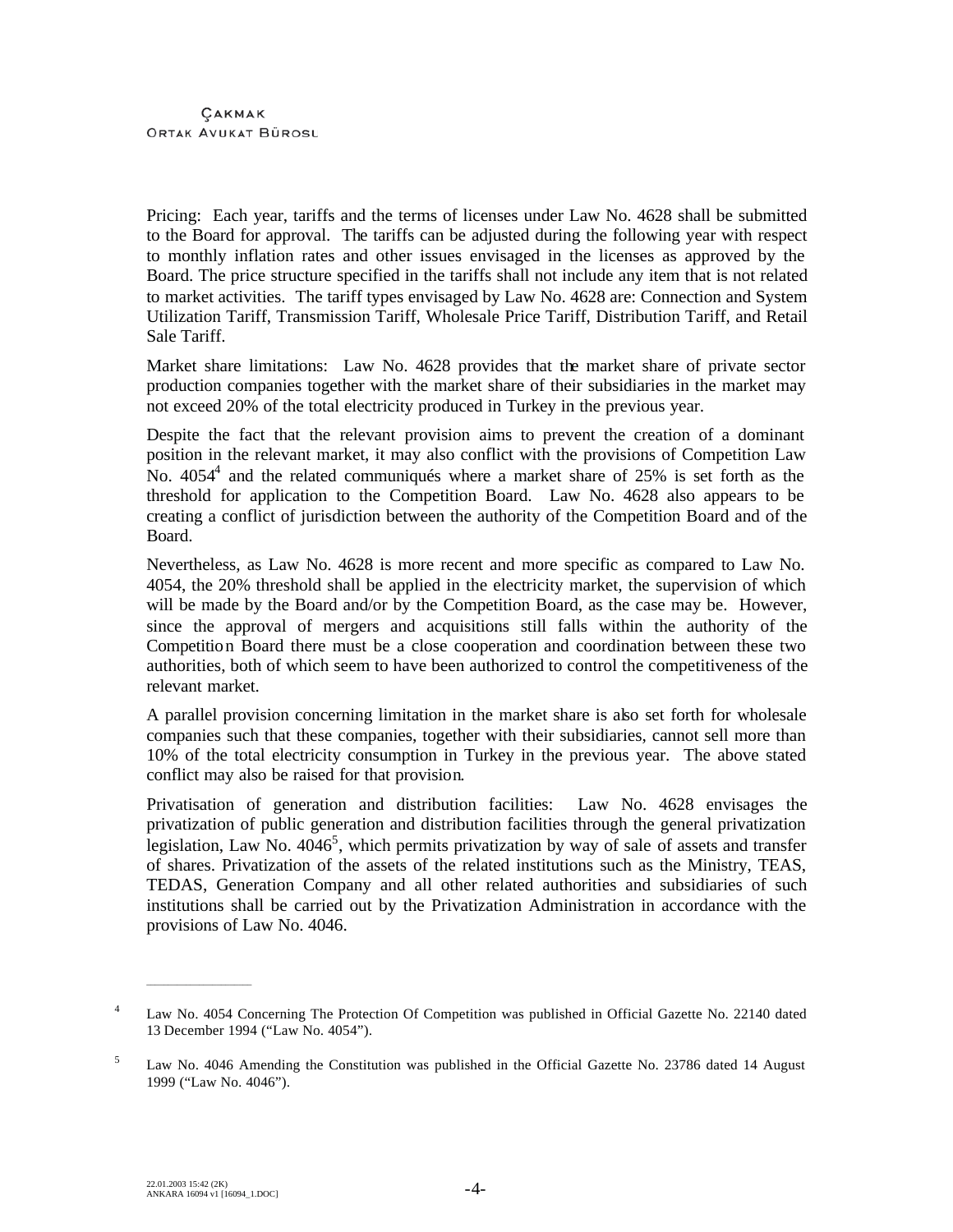Law No. 4628 appropriately envisages that as a result of this privatization process, without referring to a specific ratio, foreign individuals and companies cannot acquire shares and assets which may lead to a controlling power in the related sector. The lack of such a provision concerning the elimination of foreign domination in strategic public services such as electricity was considered by the Constitutional Court as one of the reasons for cancellation of the related privatization laws in its earlier decisions.

Transitional Period: Law No. 4628 provides, as a transitional period, a period of eighteen months beginning from its publication date, which can be extended only one time for a term of six months, in order to complete the preparations required for the new market formation provided by Law No. 4628.

## **Outstanding Projects**

Existing contracts: Existing contracts are defined to cover concession and implementation contracts and those contracts signed before the entry into force of Law No. 4628 in accordance with the provisions of the related regulations and Laws No. 4501, 4283, 3096 and 3996<sup>6</sup>.

Law No. 4628 does not invalidate Laws No. 4501, 4283, 3096 and 3996. Although it is arguable that by its Temporary Articles 4 and 8 (which are discussed in Sections 2.4 and 2.6 below) Law No. 4628 aims to provide an exception for certain BOT and TOR projects, it does not state an explicit exemption from the requirements thereunder for the projects outstanding under the above mentioned laws either. Therefore, if a conflict arises between the provisions of Law No. 4628 and the above listed laws, such conflict is to be resolved through interpretation as to the nature of such provisions. Accordingly, the applicable law will have to be determined on a case by case approach.

Pursuant to Law No. 4628 private sector distribution companies which have exclusivity in their area within the scope of their existing contracts shall amend their contracts within a time period to be specified by the Board in order to comply with free market requirements.

Further, companies which are engaged in more than one market activity at the same time shall decide in which activity they shall continue to operate under the provisions of Law No. 4628 and their contracts shall be amended accordingly.

Accordingly, other than amendment of the contracts of the previously authorized private sector distribution companies and companies engaged in more than one market activity, Law  $\mathcal{L}_\text{max}$  and  $\mathcal{L}_\text{max}$  are the set of the set of the set of the set of the set of the set of the set of the set of the set of the set of the set of the set of the set of the set of the set of the set of the set o

<sup>6</sup> Law No. 3096, regarding the Authorisation of Entities other than the Turkish Power Company for the Generation, Transmission, and Distribution of and for the Trade in Power ("Law No. 3096"), Law No. 3096 was published in the Official Gazette No. 18610 dated 19 December 1984. Law No. 3996, regarding the carrying out of certain Investments and Services within the Framework of the Build-Operate-Transfer Model ("Law No. 3996") was published in the Official Gazette No. 21959 dated 13 June 1994. Law No. 4283, regarding the Establishment and Operation of Power Generation Facilities pursuant to the Build-Operate Model and the Sale Power ("Law No. 4283") was published in the Official Gazette No. 23054 dated 12 July 1997. Law No. 4501 concerning the Principles to be Followed When Disputes Arising From Concession Licenses and Contracts Concerning Public Services are Submitted to Arbitration ("Law No. 4501") was published in the Official Gazette No. 23941 dated 22 January 2000.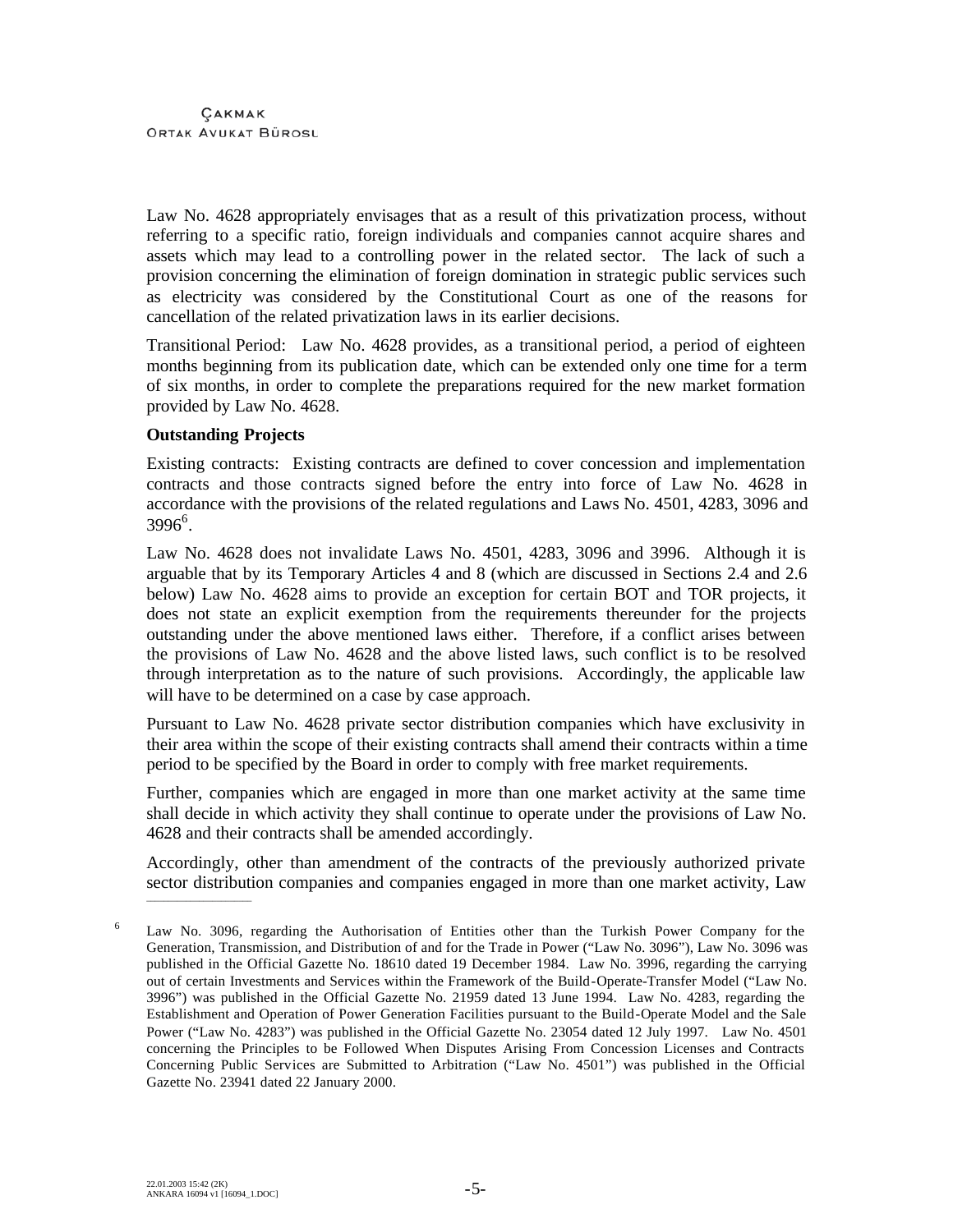No. 4628 does not envisage specific amendment requirements for the existing contracts in order to comply with the requirements of a competitive market.

However, it is not clear whether the Board shall request amendment in the existing contracts while issuing licenses by relying on its general authority although that is not specifically required by law. In the event an amendment in the existing contracts is requested by the Board, the rights of the project companies thereof should be protected under the general principles of Turkish law or by specific contract provisions, if applicable, as the case may be.

Licensing of existing project companies: The legal entities already operating in the market on the effective date of Law No. 4628 are not required to obtain licenses during the transitional period. However, after the enactment of the implementing regulations, the private entities operating or granted a right to operate generation and distribution facilities under their existing contracts shall apply to the Authority within the periods envisaged in such implementing regulations. The Board shall grant license to legal entities which fulfill their obligations under this Law No. 4628 within one month from the application date. Such entities shall carry out their activities in accordance with the existing procedures and principles until they obtain their licenses.

Energy sales agreements and energy purchase guarantees: The energy purchase agreements signed by TEAS which are based on the existing contracts shall be taken over by the Trading Company. In addition, the project companies that have signed their implementation/ concession contracts but not signed the energy purchase agreements with TEAS shall have those agreements signed by the Trading Company after the Law goes into effect. However, the term of the energy purchase agreements to be executed between the Trading Company and generation companies shall not exceed one year.

Law No. 4628 does not repeal the purchase guarantees provided by TEAS in the existing energy purchase agreements. Nevertheless, elimination of the purchase guarantees in the existing energy purchase agreements by the Board, depending on its general authority through the licensing process, together with its consequences, still remains to be a possibility as discussed above.

Treasury guarantees: According to Temporary Article 8 of Law No. 4628 the treasury guarantee under the provisions of Law No. 3996 will only be granted for the BOT projects determined by the State Planning Organization and the Ministry before the enactment of Law No. 4628 provided that they would commission their power plants by the end of the year 2002 at the latest. The Treasury guarantees of those which were granted but not commissioned by the end of the year 2002 shall be invalid. This article does not seem to be providing a remedy for the concerned project companies to be able request time extension for the delays that are attributable to the State agencies involved and, this may form a reasoning for the Constitutional Court to annul it. Other than the above mentioned projects, no Treasury guarantee shall be granted within the framework of Law No. 3996 and Law No.  $4283^7$ .

\_\_\_\_\_\_\_\_\_\_\_\_\_\_\_\_\_\_\_\_\_\_\_\_

<sup>&</sup>lt;sup>7</sup> Projects under Law. No. 3096 benefit from Treasury guarantees only through Law No. 3996.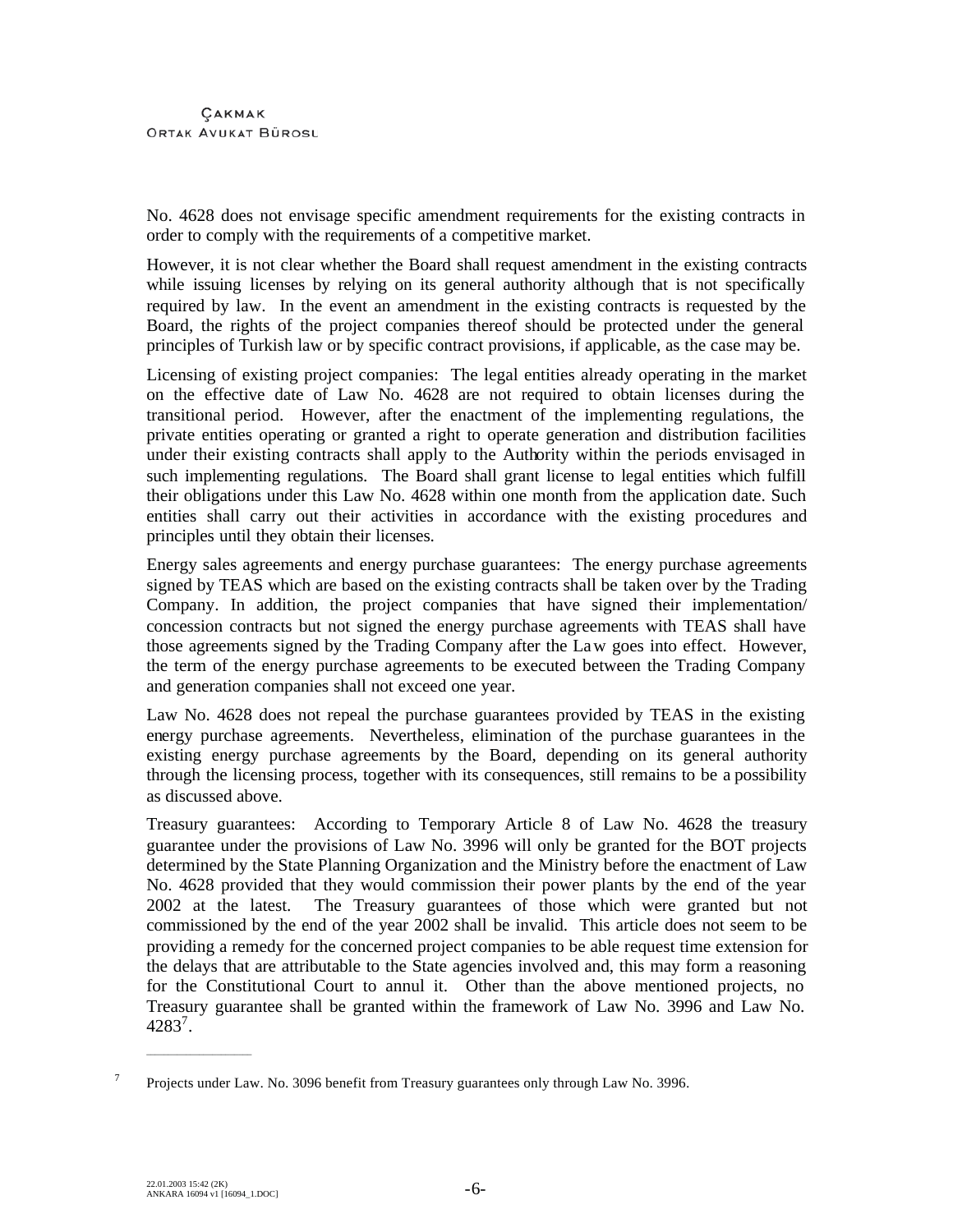Electricity Energy Fund: Law No. 4628 does not make any reference to the Electricity Energy Fund (EEF) although dissolution of the EEF was anticipated as a part of the liberalization of the energy market. It is stated in Law No. 4628 that all fund contributions applicable to electricity sale tariffs are to be regulated by the Council of Ministers. Nevertheless, a draft law abolishing, among other funds, the EEF, has been presented to the Parliament and is expected to complete the mission of Law No. 4628 in that respect if and when enacted.

30 June 2001 Deadline for TOR Projects: Temporary Article 4 of Law No. 4628 states that the contracts of those TOR generation and TOR distribution companies which cannot complete their transfer procedures by 30 June 2001 shall be invalid. As far as we are concerned, all the companies within this scope were authorized by the Council of Ministers and most of these companies had signed authorization contracts with the Ministry. Therefore, we have doubts concerning the general legal logic and the constitutionality of invalidating a project whose authorization was granted by an administrative decision as a result of a public tender by a further law.

We are of the opinion that the Council of Ministers' decree concerning such authorization must be withdrawn by another Council of Ministers' decree with justified reasoning. We believe that the companies which shall be subject to such invalidation may have legal remedies against such cancellation. Nevertheless, the nature of such legal remedies will depend on the implementation of legal action to be taken by the relevant authority.

Recently, the Turkish Government has declared its plan to extend the 30 June 2001 deadline to 31 October 2001 since most of the TOR projects will not be able complete the transfer procedures by that time. The draft amendment to Law. No. 4628 which has been prepared by the Government to that effect has already been presented to the Parliament for the completion of the enactment procedures. Although such amendment would lessen the time pressure for the TOR projects to a certain extent, it probably would not be sufficient for all the projects to conclude their transfer transactions.

## **Challenge against Law No 4628**

In the meantime, Law No 4628 has been challenged at the Constitutional Court by the main opposition party, the Virtue Party, as being contrary to the Turkish Constitution.

The unconstitutionality claim is largely based on the arguments that provisions of Temporary Articles 4 and 8 of Law No. 4628 are contrary to Articles 2, 35, 48 and 125/1 of the Turkish Constitution on the basis that the basic principles of the Turkish Constitution (including the rule of law, equality before law, the State's obligation to protect private ownership, protection of vested rights, freedom to work and contract, and judicial review of administrative actions) have been violated.

The Virtue Party further requests in its application, until a final decision is rendered by the Constitutional Court, an injunction decision to suspend the implementation of Temporary Articles 4 and 8 of Law No. 4628 claiming that implementation of these articles would cause irreparable damages.

As we discussed above, Temporary Article 4 provides for the 30 June 2001 deadline for the completion of transfer procedures of the existing TOR projects whereas Temporary Article 8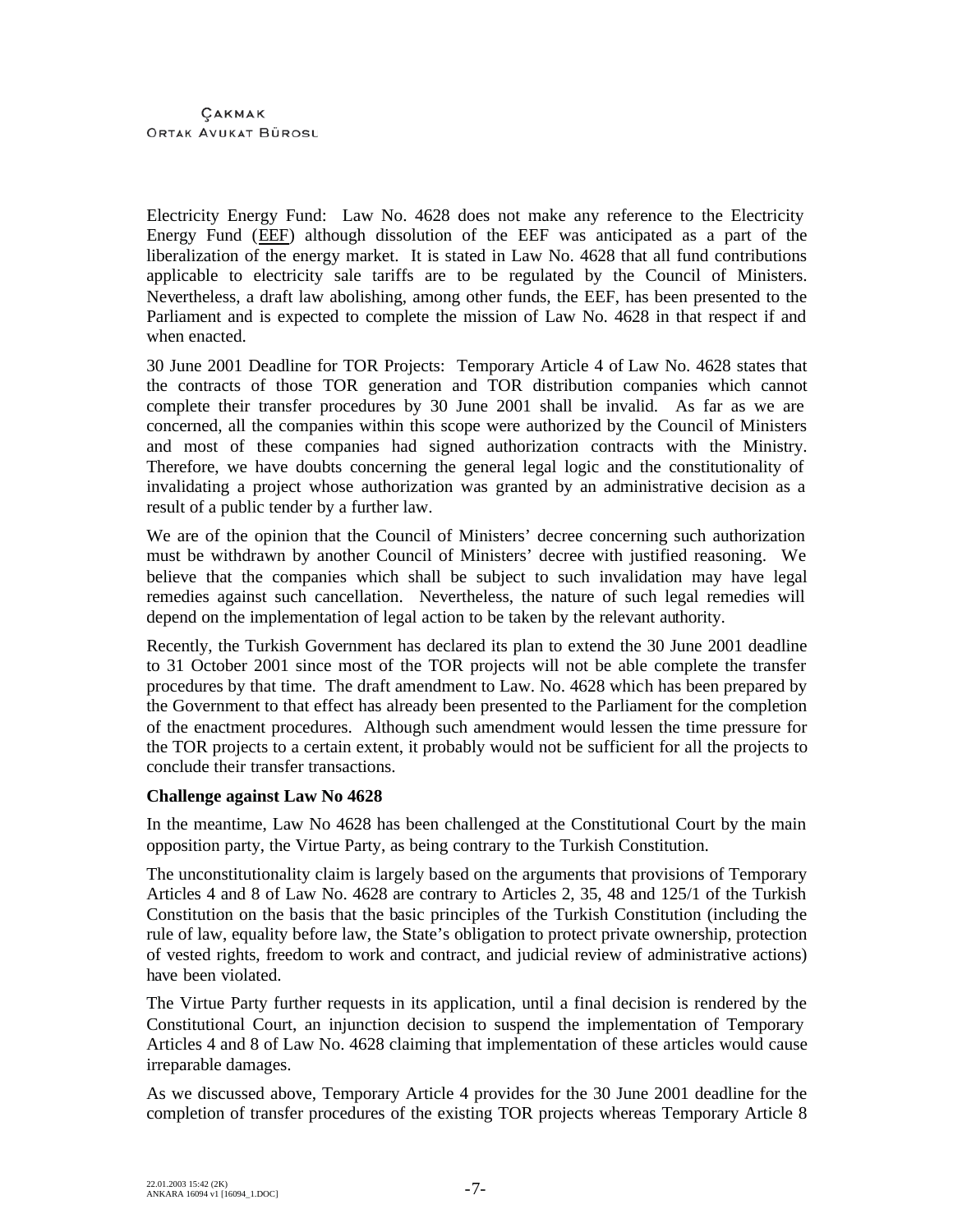limits, as we discussed in Section 2.4 above, the Treasury guarantees only for pre-determined projects which are planned to be commissioned before the end of 2002.

The Constitutional Court is expected to start reviewing the case on its merits before the judicial recess which is to continue all summer. Taking into account some earlier decisions of the Constitutional Court and technical merits of the claims, it is likely that implementation of these articles can initially be ceased and then these articles can be cancelled by the Constitutional Court, if the Court decides to take a technical approach rather than a strategic one.

If the Constitutional Court annuls Temporary Articles 4 and 8 of Law No. 4628 then the existing projects will continue to be subject to remaining provisions of Law No. 4628 and will preserve their rights coming from other legislation that are eliminated by those provisions of Law No. 4628. Needles to say that an annulment is likely to create another debate over the issue of which laws will govern these existing projects, in other words, whether or not they shall be grandfathered.

## **Investigations at the Ministry**

Everyone who is following the Turkish energy market should have heard the White Energy investigation carried out by the Turkish law enforcement authorities which include claims of bribery and corruption against certain Ministry and TEAS officials, in some of the power tenders and finalization thereof. The white energy investigation has caused a number of changes in many important positions at the Ministry and TEAS including the Minister of Energy himself, although cases against such officials are still pending. However, the effects of such investigation were immediate and material on the existing projects and resulted in months of delay due to the reluctance of the remaining or new officials to proceed with those projects. Such delay especially adversely effected the projects which applied to benefit from the private law provisions envisaged by Law No.  $4501<sup>8</sup>$  and the projects which are obligated to meet the 30 June 2001 and the end of 2002 deadlines in order to keep their projects on track under Law No. 4628.

#### **Attitude of the Treasury**

In the beginning of May of this year, the Treasury announced its approach to the existing energy projects determined as eligible for Treasury guarantees by the State Planning Organization and the Ministry before the enactment of Law No. 4628. The Treasury redefined its guarantee conditions beyond the limitation brought by Law No. 4628. Accordingly, the Treasury guarantee will cover only the payment for the energy actually purchased by TEAS. Further, the EEF payment obligations would not be guaranteed by the Treasury since EEF shall be dissolved. The Treasury reasons such limitation of the energy purchase guarantees in a way that it would minimize the burden on the Treasury and would

 $\mathcal{L}_\text{max}$  and  $\mathcal{L}_\text{max}$  are the set of the set of the set of the set of the set of the set of the set of the set of the set of the set of the set of the set of the set of the set of the set of the set of the set o

<sup>&</sup>lt;sup>8</sup> Please refer to the article "Turkey's Attempt for a Stable Liberalised Energy Market", By Mehtap Yildirim-Ozturk and Dr. Gamze Oz, 196 Project Finance International, (June 28 2000), p.77 with respect to Law No. 4501.